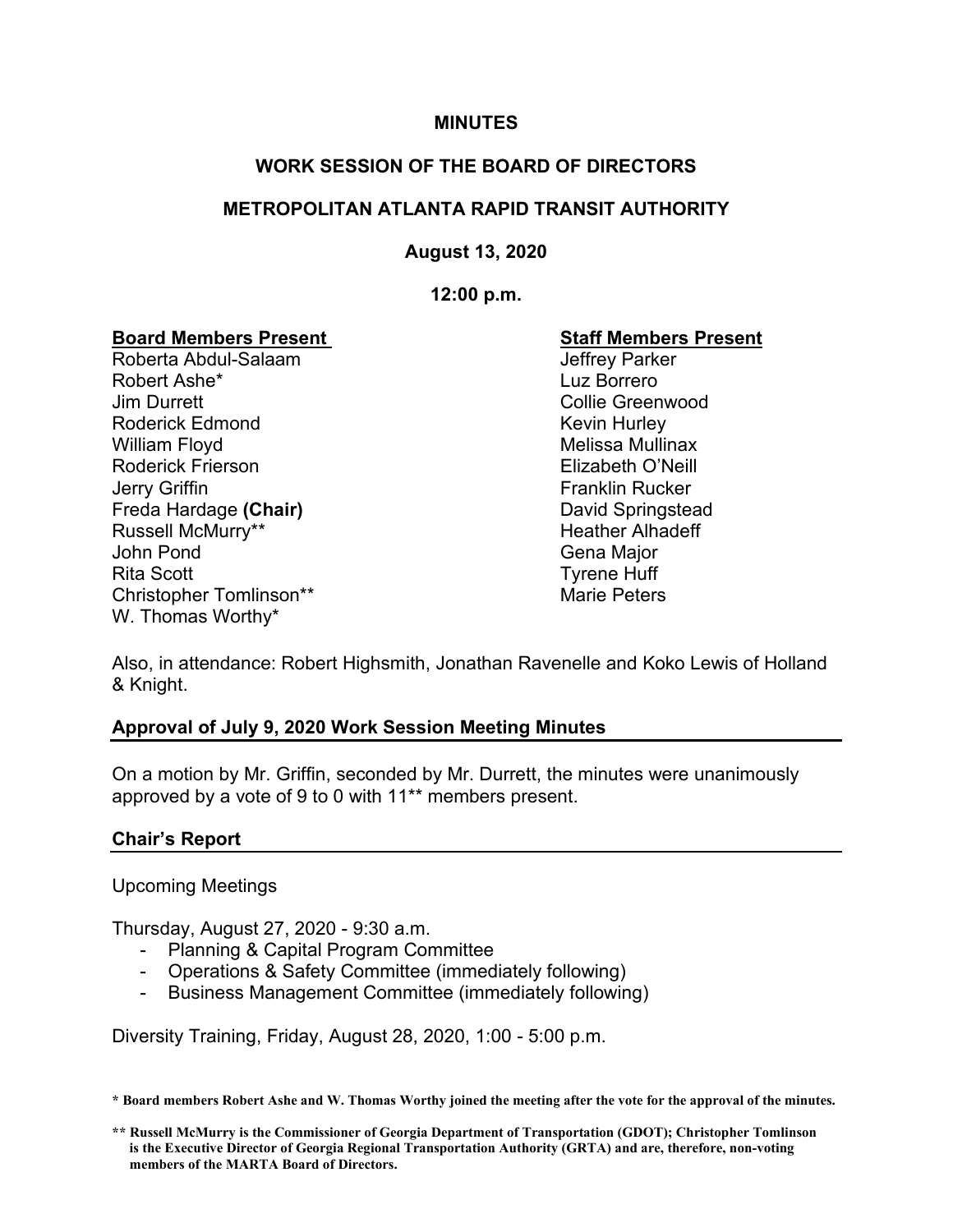Rider's Advisory Council - September 2, 2020, 6:30 – 8:00 p.m.

# **General Manager/CEO's Report**

### Department of Safety and Quality Assurance obtainment of ISO 9001- 2015 Certification for its Quality Management System (QMS)

- Mr. Parker noted that MARTA received ISO certification for the Authority's Quality Management System (QMS). He acknowledged the team for their efforts and hard work.
- MARTA is the only transit system that holds three (3) ISO certifications.

# FTA Grants

- MARTA is the recipient of two FTA discretionary grants:
	- $\circ$  13M to support procurement and construction of the Clayton County Maintenance Facility
	- o 881K to support MARTA's Cyber Security Program

Sandy Springs and Clayton County received the Georgia Smart Communities Challenge award. Both initiatives will allow investments in pedestrian sidewalks, ramps and making the environment around our transit systems safer. MARTA is a partner on these projects.

Mr. Parker recognized MARTA Bus driver Natasha Taylor's participation in the Democratic National Convention.

Mr. Cain Williamson of the Atlanta-Region Transit Link (ATL) gave a presentation on Scenarios for Eligible Projects

- **Project eligibility requirements:** 
	- o Included in the ATL adopted ARTP
	- o Performed well in the performance framework
	- o Must spend bond funds within five years
- **Project Performance Framework consists of five specific areas to analyze** projects:
	- o Finding assumption
	- o Regional significance
	- o Four-quadrant analysis
	- o Six governing principles alignment
	- o Project readiness
- A list of recommended projects was highlighted. Four projects are identified as MARTA projects.
	- o Track Renovation Phase IV
	- o Station Rehabilitation
	- o Capitol Ave/Summerhill BRT
	- o Clayton County Transit Initiative BRT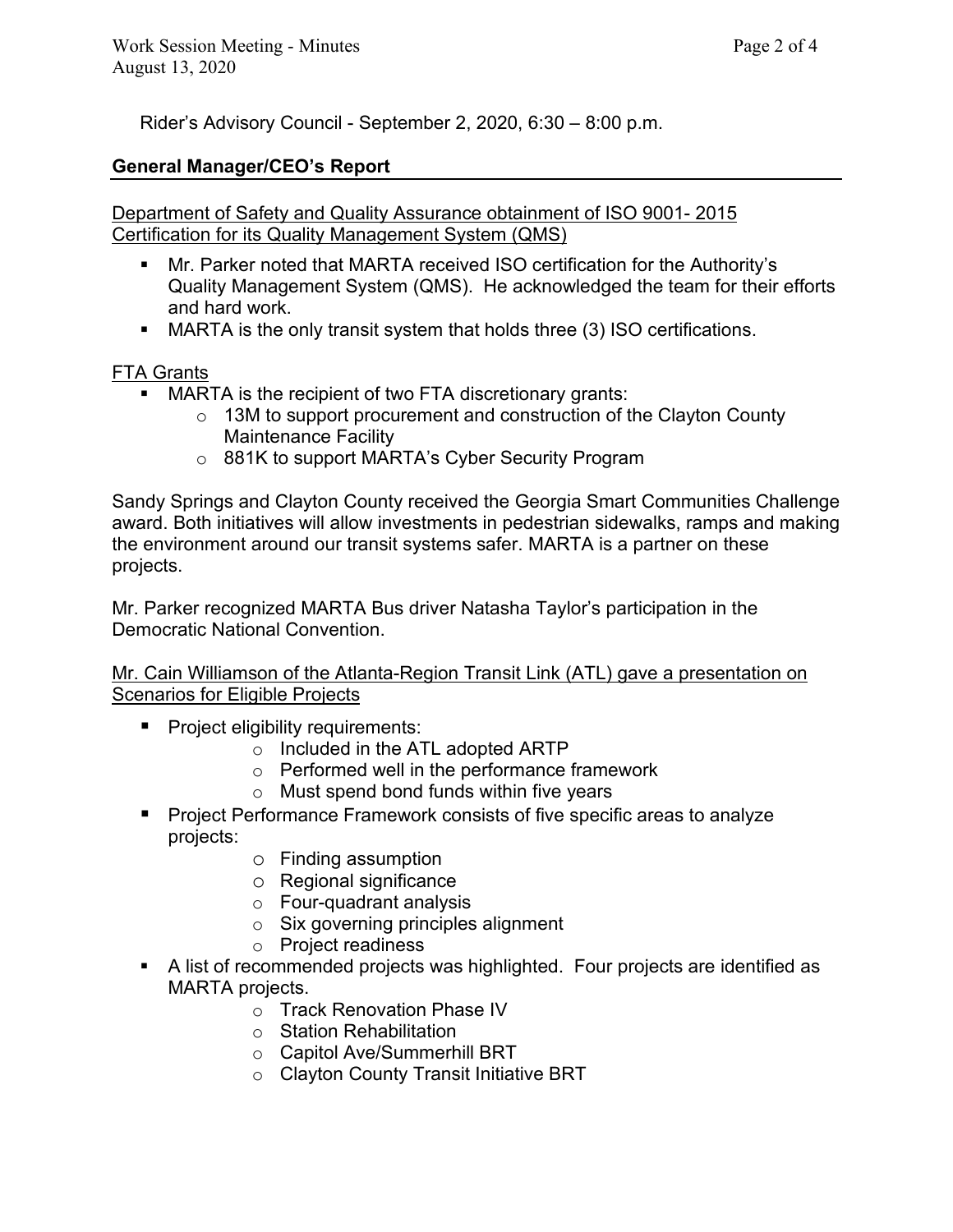- $\blacksquare$  Proposal of three (3) bond scenarios development:
	- $\circ$  Scenario A Projects based on geographic equity
	- o Scenario B Projects based higher impact/lower cost
	- $\circ$  Scenario C Projects based on the state of good repair

Ms. Heather Alhadeff presented a briefing on the Summerhill Bus Rapid Transit (BRT)

- Background of the BRT project from the initial stage to the current phase
	- $\circ$  A timeline of executed milestones from November 2016 to July 2020
- **EXTERCH Area history showed BRT project reconnect neighborhoods** 
	- o The BRT will reconnect Summerhill and Peoplestown back to the core of the city
- The BRT will impact growth & development by providing increased square footage near Five Points, Dome and Vine City Stations
- **Station Areas in Peoplestown:** 
	- $\circ$  Southern terminus Ridge Avenue
	- o Haygood Ave local stop
	- $\circ$  Ormond Street Connection with other bus routes
- **Station Areas in Summerhill** 
	- $\circ$  Georgia Ave Stadium and commercial access
	- $\circ$  Fulton Street New development access point
- **Station Areas Downtown:** 
	- o Georgia State East/West rail connection
	- $\circ$  Capital Local stop
	- o Five Points North/South Rail Connections
	- o Ted Turner Drive
	- o Michell Street at Forsyth Street
	- o City Hall
	- o Memorial Drive
- Project routes will connect Beltline to North/South and East/West rail line
- Upcoming milestones include:
	- o A public meeting (August/September 2020)
	- o Anticipated FTA Approval of Funds Obligation (October 2020)
	- o MARTA to Procure Design Consultant (October 2020)
	- o Construction begins (September 2022)
	- o Summerhill BRT Opens to Public (2024)

## Mr. Kevin Hurley, Interim CFO, presented a briefing on MARTA's Finance Plan

- Bond validation
	- $\circ$  Additional bond validation is required to incorporate into the City of Atlanta half-penny to the bondholder pledge
	- o The addition of bond validation will improve MARTA's standing with credit rating agencies
	- $\circ$  This bond validation will support future MARTA City of Atlanta capital projects